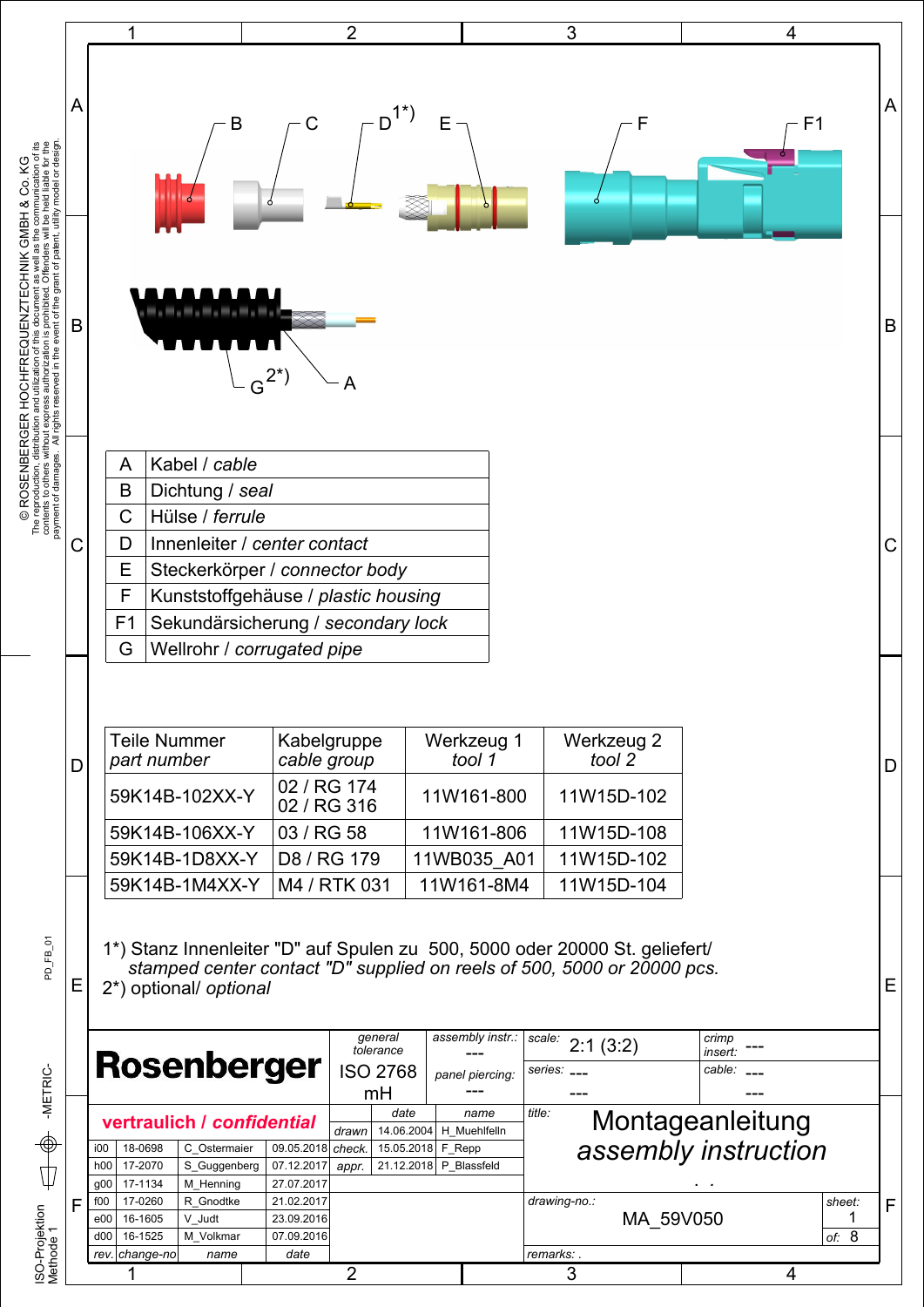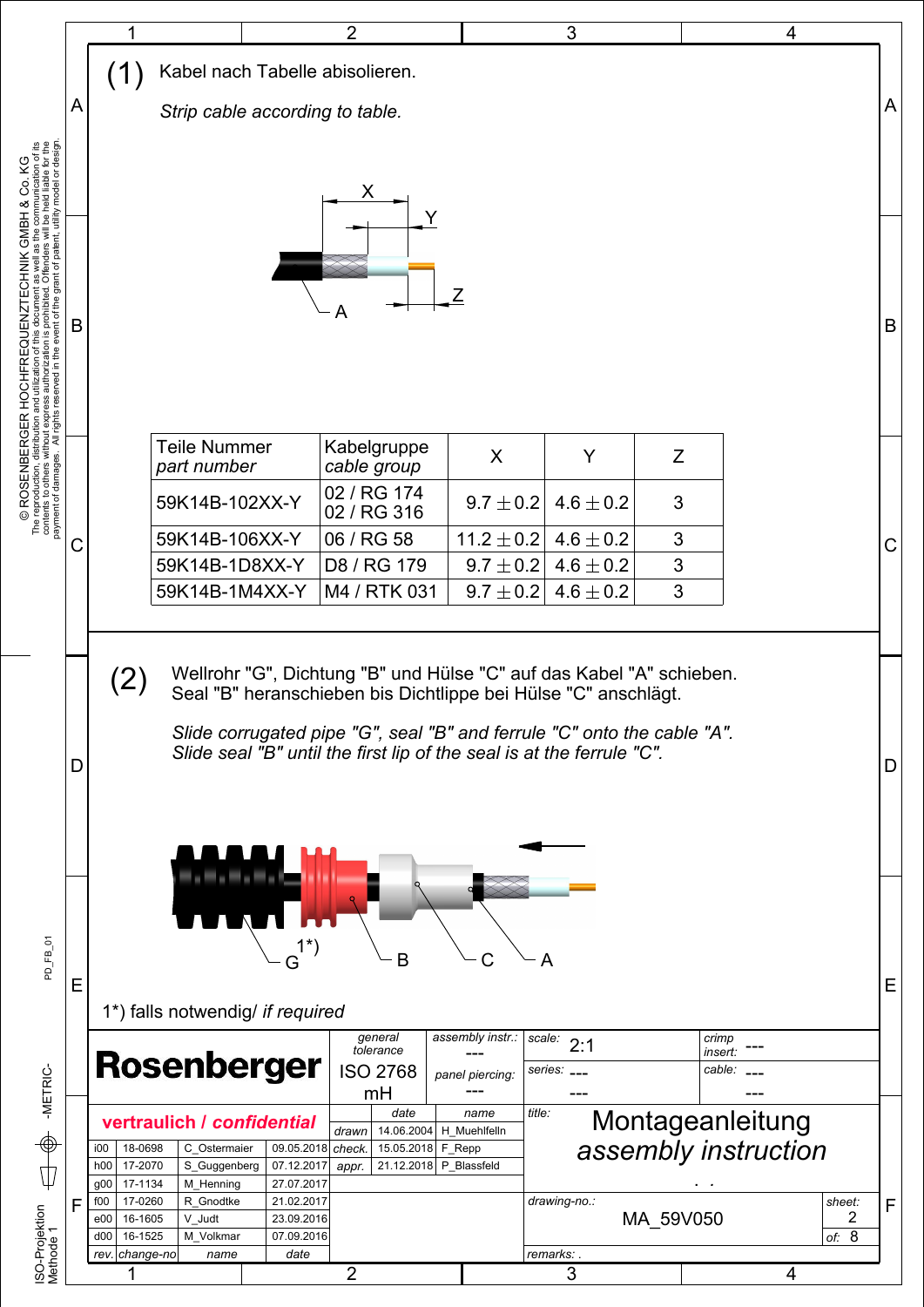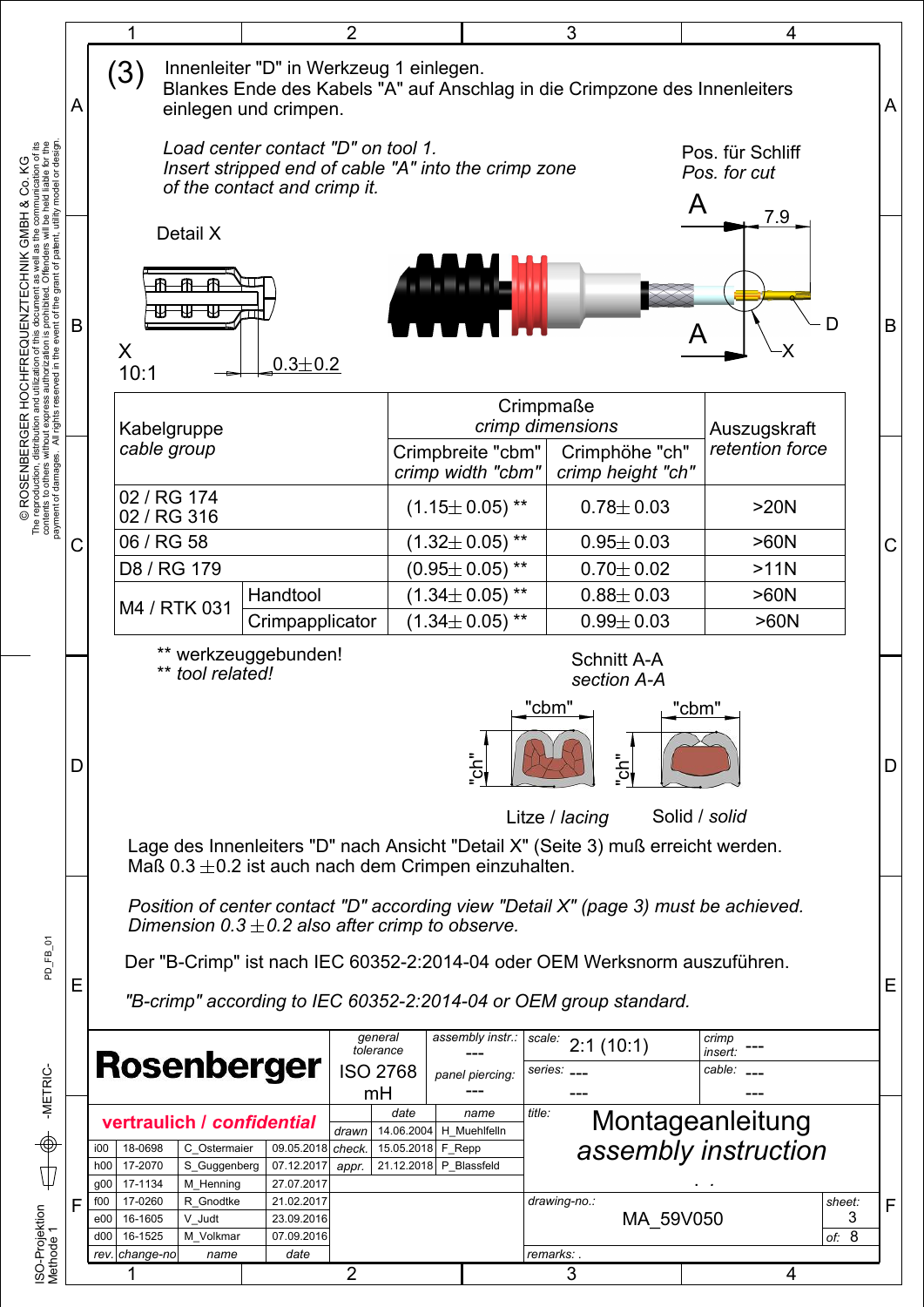|                                                                                                                                                                                                                                    | 2<br>3<br>4                                                                                                                                                                                                                                                                                                                                                                                                                                                                                                                                           |   |  |  |  |  |  |  |  |  |
|------------------------------------------------------------------------------------------------------------------------------------------------------------------------------------------------------------------------------------|-------------------------------------------------------------------------------------------------------------------------------------------------------------------------------------------------------------------------------------------------------------------------------------------------------------------------------------------------------------------------------------------------------------------------------------------------------------------------------------------------------------------------------------------------------|---|--|--|--|--|--|--|--|--|
| Α                                                                                                                                                                                                                                  | (4)                                                                                                                                                                                                                                                                                                                                                                                                                                                                                                                                                   | A |  |  |  |  |  |  |  |  |
|                                                                                                                                                                                                                                    |                                                                                                                                                                                                                                                                                                                                                                                                                                                                                                                                                       |   |  |  |  |  |  |  |  |  |
| The reproduction, distribution and utilization of this document as well as the communication of its representation of the state of the state of the state of the state of the state of the state of the state of the state of<br>B | ส<br>3)                                                                                                                                                                                                                                                                                                                                                                                                                                                                                                                                               | B |  |  |  |  |  |  |  |  |
| C                                                                                                                                                                                                                                  |                                                                                                                                                                                                                                                                                                                                                                                                                                                                                                                                                       | C |  |  |  |  |  |  |  |  |
| D                                                                                                                                                                                                                                  | Verarbeitungsanforderungen zur weiteren Montage in den Steckerkörper "E":<br>1) Die Einzellitzen dürfen nicht überstehen.<br>2) Der Achsversatz des Crimps zum Kabel darf max. 0.3mm betragen.<br>3) Die maximale Auslenkung des Innenleiters ist abhaengig von dem<br>Konfektionsprozess. Es muss durch ordnungsgemäßes Einführen<br>des Innenleiters sichergestellt werden, dass die Montage in den<br>D<br>Außenleiter zuverlässig und kollisionsfrei durchgeführt werden kann.<br>Processing requirements for assembling into plug body "E":      |   |  |  |  |  |  |  |  |  |
| Ε                                                                                                                                                                                                                                  | 1) Single wires shall not overlap.<br>2) The offset regarding to cable is allowed to be max. 0.3mm.<br>3) The maximum deflection of the center contact depends on the<br>assembly process. It must be ensured by correct insertion of the center<br>contact, that the assembling process into the outer contact can be<br>performed reliably and without collision.<br>general<br>assembly instr.:                                                                                                                                                    |   |  |  |  |  |  |  |  |  |
|                                                                                                                                                                                                                                    | scale:<br>crimp<br>2:1(1:1)<br>tolerance<br>insert:<br>Rosenberger<br><b>ISO 2768</b><br>cable:<br>series:<br>panel piercing:<br>mH<br>date<br>title:<br>name<br>Montageanleitung<br>vertraulich / confidential                                                                                                                                                                                                                                                                                                                                       |   |  |  |  |  |  |  |  |  |
| F<br>ISO-Projektion<br>Methode 1                                                                                                                                                                                                   | 14.06.2004   H Muehlfelln<br>drawn<br>assembly instruction<br>09.05.2018<br>18-0698<br>C Ostermaier<br>check.<br>15.05.2018 F_Repp<br>i00<br>17-2070<br>07.12.2017<br>21.12.2018 P_Blassfeld<br>h00<br>S_Guggenberg<br>appr.<br>17-1134<br>27.07.2017<br>$g_{00}$<br>M_Henning<br>f00<br>17-0260<br>R Gnodtke<br>21.02.2017<br>drawing-no.:<br>sheet:<br>MA 59V050<br>4<br>23.09.2016<br>16-1605<br>V Judt<br>e00<br>of: $8$<br>16-1525<br>07.09.2016<br>d00<br>M_Volkmar<br>remarks: .<br>rev. change-no<br>date<br>name<br>$\overline{2}$<br>3<br>4 | F |  |  |  |  |  |  |  |  |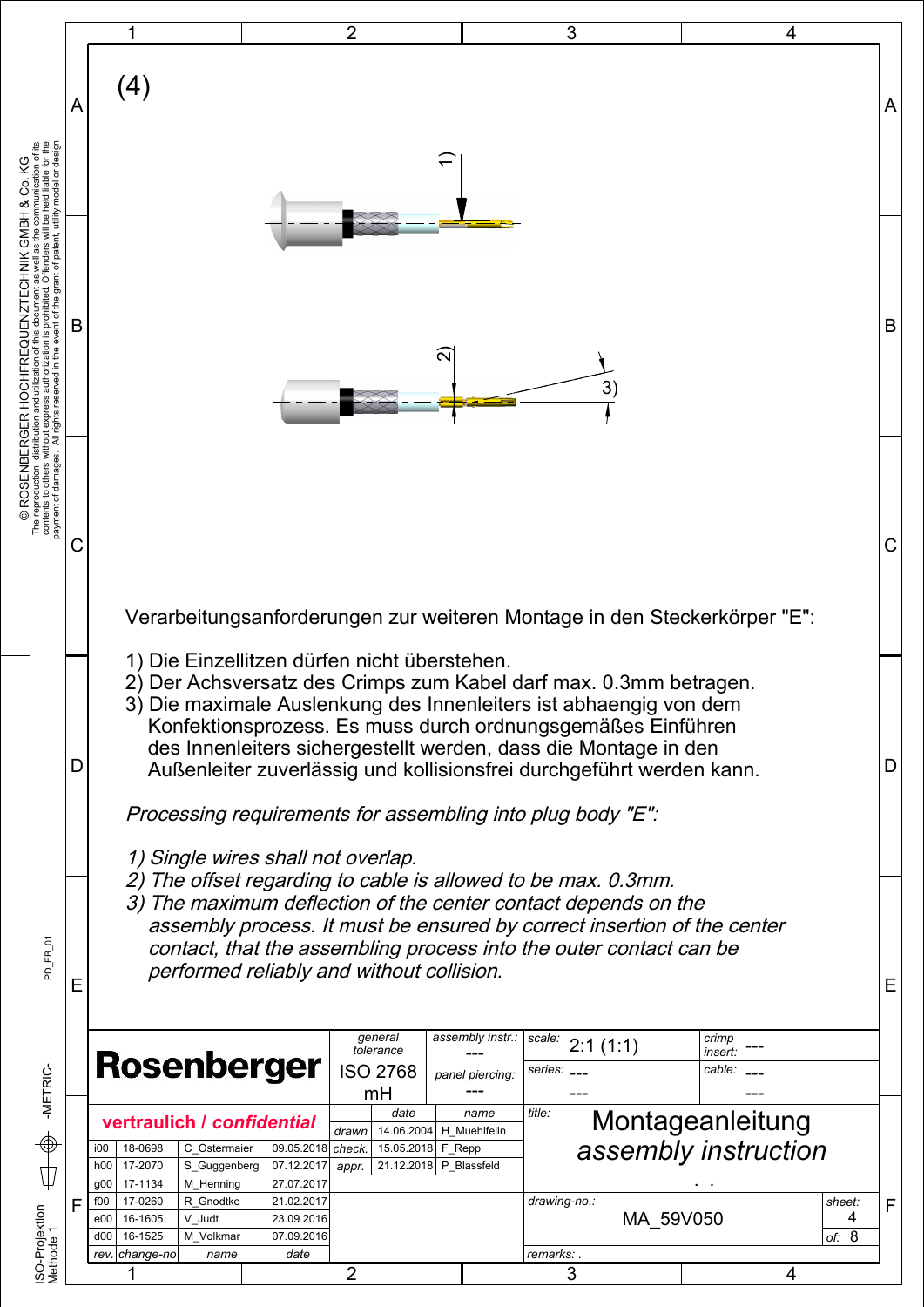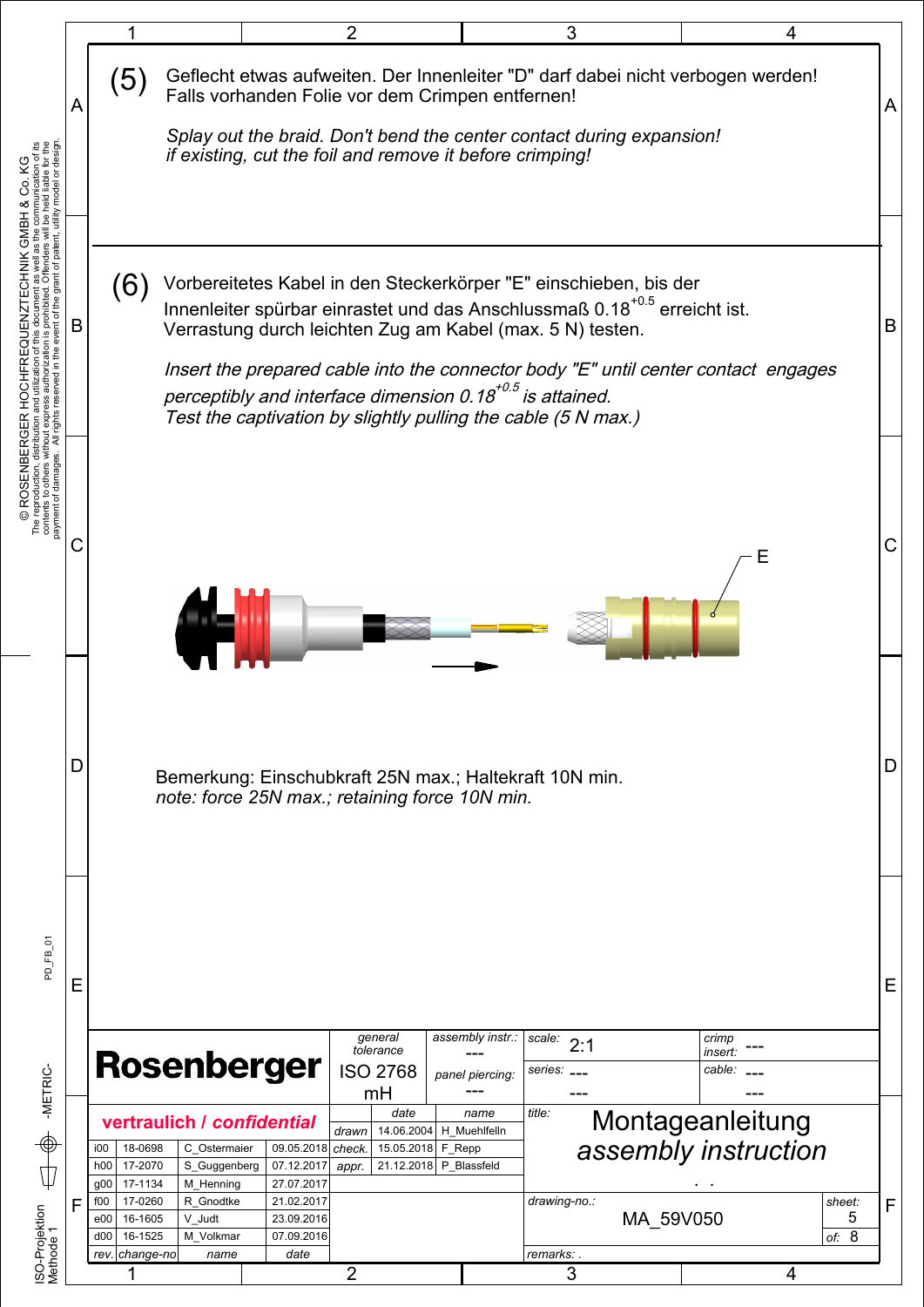

© ROSENBERGER HOCHFREQUENZTECHNIK GMBH & Co. KG<br>The reproduction, distribution and utilization of this document as well as the communication of its<br>payment of damages. All rights reserved in the event of the gd.and paster The reproduction, distribution and utilization of this document as well as the communication of its © ROSENBERGER HOCHFREQUENZTECHNIK GMBH & Co. KG

PD FB 01

</u> Ф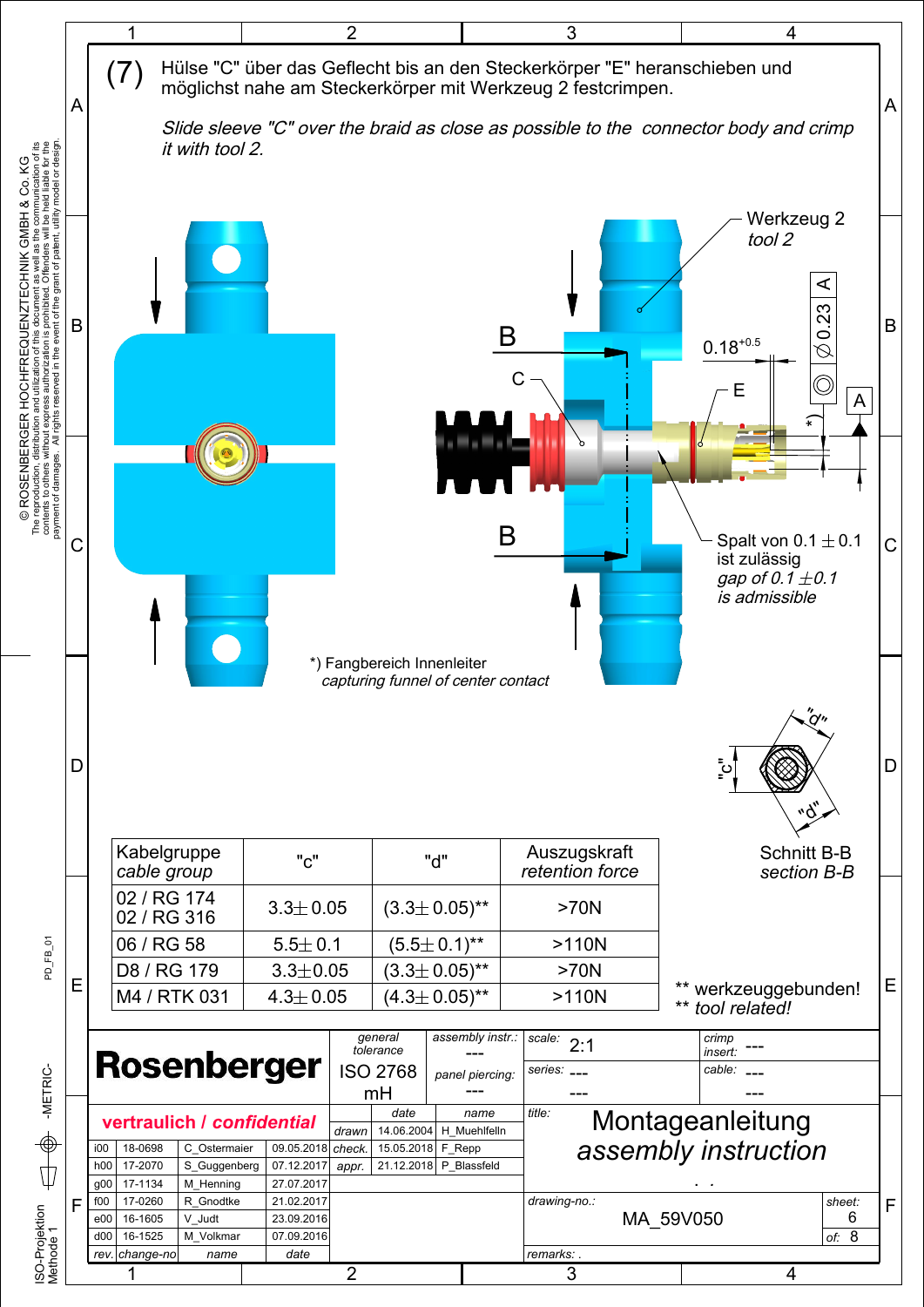